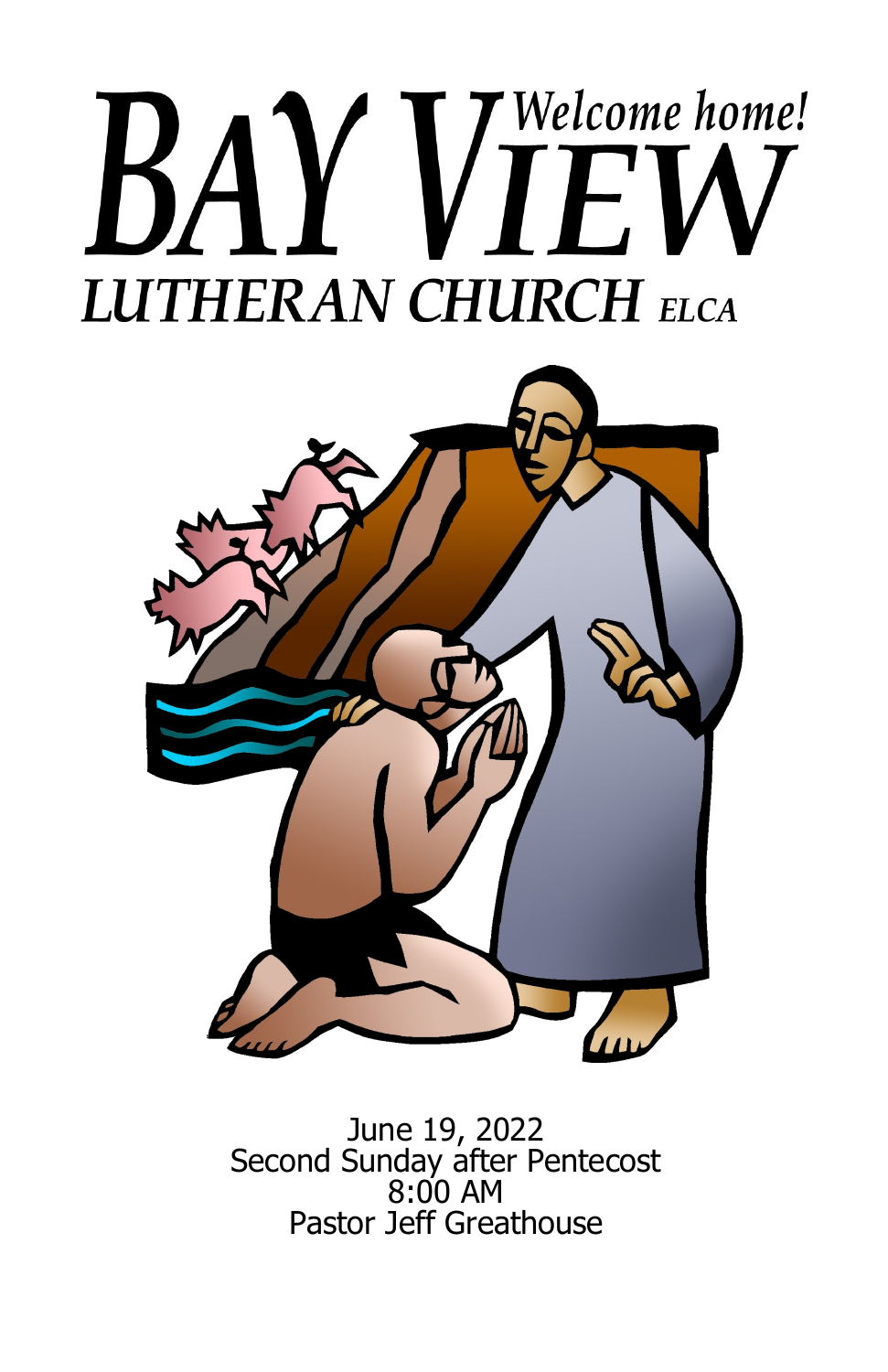# **CONFESSION AND FORGIVENESS**

Blessed be the holy Trinity, + one God, whose steadfast love endures forever. **Amen.**

Let us confess our sin in the presence of God and of one another.

*Silence is kept for reflection.*

Merciful God,

**we confess that we have not followed your path but have chosen our own way. Instead of putting others before ourselves, we long to take the best seats at the table. When met by those in need, we have too often passed by on the other side. Set us again on the path of life. Save us from ourselves and free us to love our neighbors. Amen.**

Hear the good news! God does not deal with us according to our sins but delights in granting pardon and mercy. In the name of  $+$  Jesus Christ, your sins are forgiven. You are free to love as God loves. **Amen.**

# **GATHERING SONG:** *Rise, Shine, You People!* (ELW 665)

- 1 Rise, shine, you people! Christ the Lord has entered our human story; God in him is centered. He comes to us, by death and sin surrounded, with grace unbounded.
- 2 See how he sends the pow'rs of evil reeling; he brings us freedom, light and life and healing. All men and women, who by guilt are driven, now are forgiven.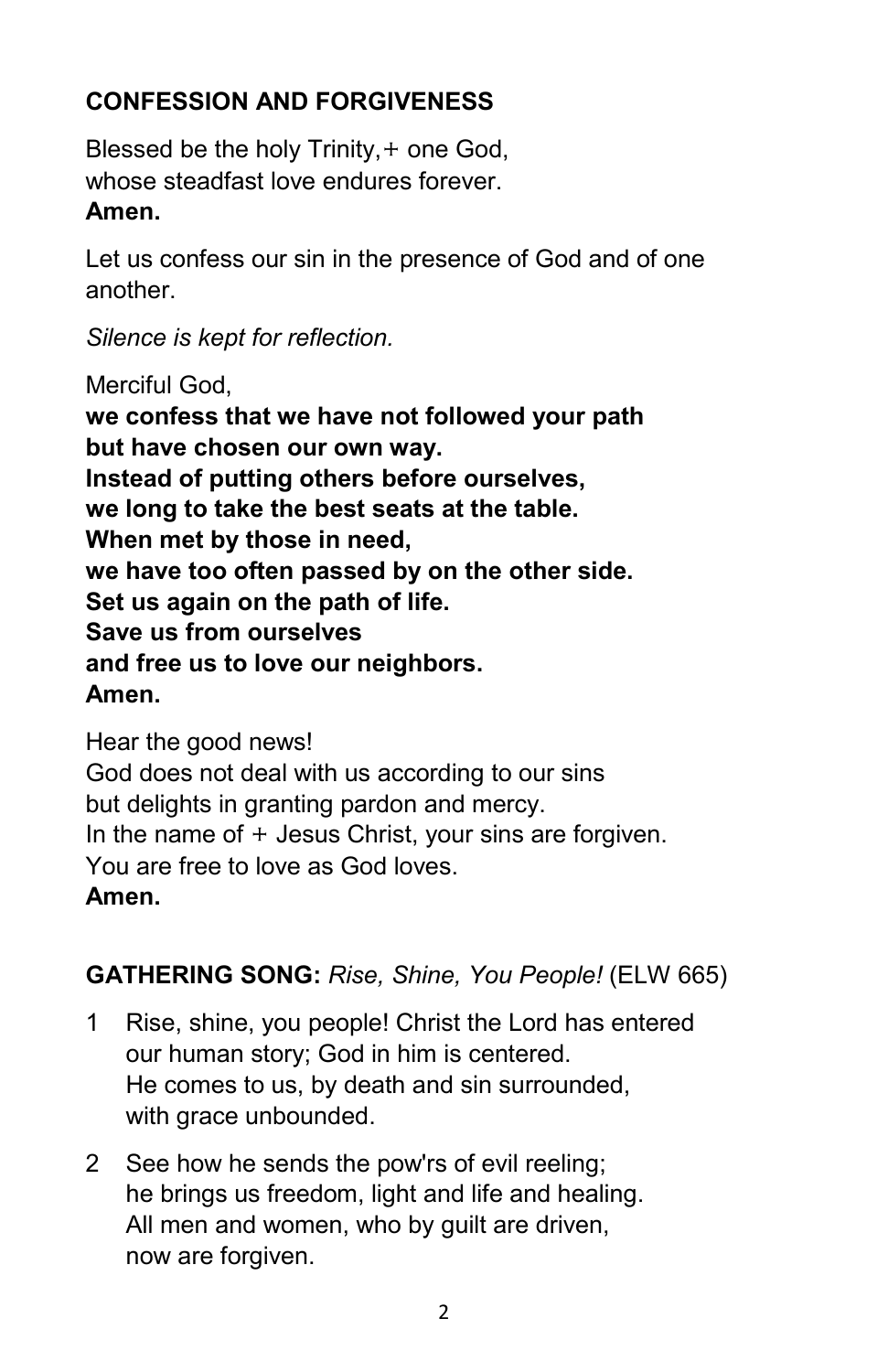- 3 Come, celebrate; your banners high unfurling, your songs and prayers against the darkness hurling. To all the world go out and tell the story of Jesus' glory.
- 4 Tell how the Father sent the Son to save us. Tell of the Son, who life and freedom gave us. Tell how the Spirit calls from ev'ry nation God's new creation.

Text: Ronald A. Klug, b. 1939, alt. Text © 1974 Augsburg Publishing House, admin. Augsburg Fortress.

Duplication in any form prohibited without permission or valid license from copyright administrator.

# **PRAYER OF THE DAY**

Let us pray. O Lord God,

**we bring before you the cries of a sorrowing world. In your mercy set us free from the chains that bind us, and defend us from everything that is evil, through Jesus Christ, our Savior and Lord.**

**Amen.**

## **ANNOUNCEMENTS**

## **FIRST READING: Isaiah 65:1-9**

A reading from Isaiah.

 $1$  was ready to be sought out by those who did not ask,

to be found by those who did not seek me.

I said, "Here I am, here I am,"

to a nation that did not call on my name.

 $^2$ I held out my hands all day long

to a rebellious people,

who walk in a way that is not good,

following their own devices;

 $^3$ a people who provoke me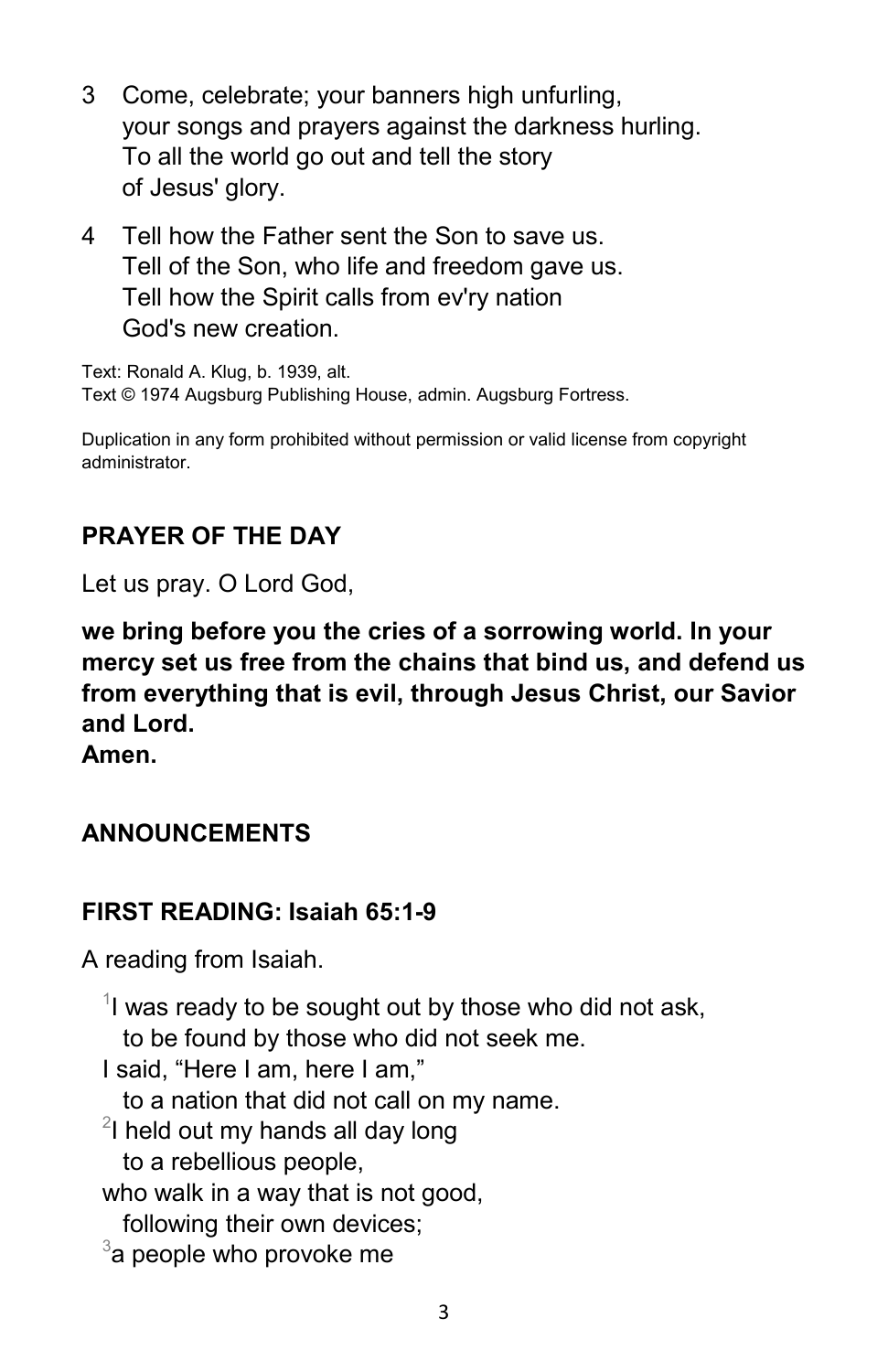to my face continually, sacrificing in gardens and offering incense on bricks;  $4$ who sit inside tombs, and spend the night in secret places; who eat swine's flesh, with broth of abominable things in their vessels;  $5$ who say, "Keep to yourself, do not come near me, for I am too holy for you." These are a smoke in my nostrils, a fire that burns all day long.  $6$ See, it is written before me: I will not keep silent, but I will repay; I will indeed repay into their laps  $\frac{7}{7}$ their iniquities and their ancestors' iniquities together, says the LORD; because they offered incense on the mountains and reviled me on the hills, I will measure into their laps full payment for their actions.  $8$ Thus says the Lorp: As the wine is found in the cluster, and they say, "Do not destroy it, for there is a blessing in it," so I will do for my servants' sake, and not destroy them all.  $^9$ I will bring forth descendants from Jacob, and from Judah inheritors of my mountains; my chosen shall inherit it, and my servants shall settle there.

The word of the Lord. **Thanks be to God.**

## **PSALM: Psalm 22:19-28** *read responsively*

 $19$ But you, O Lorp, be not far away; O my help, hasten to my aid. <sup>20</sup>**Deliver me from the sword,**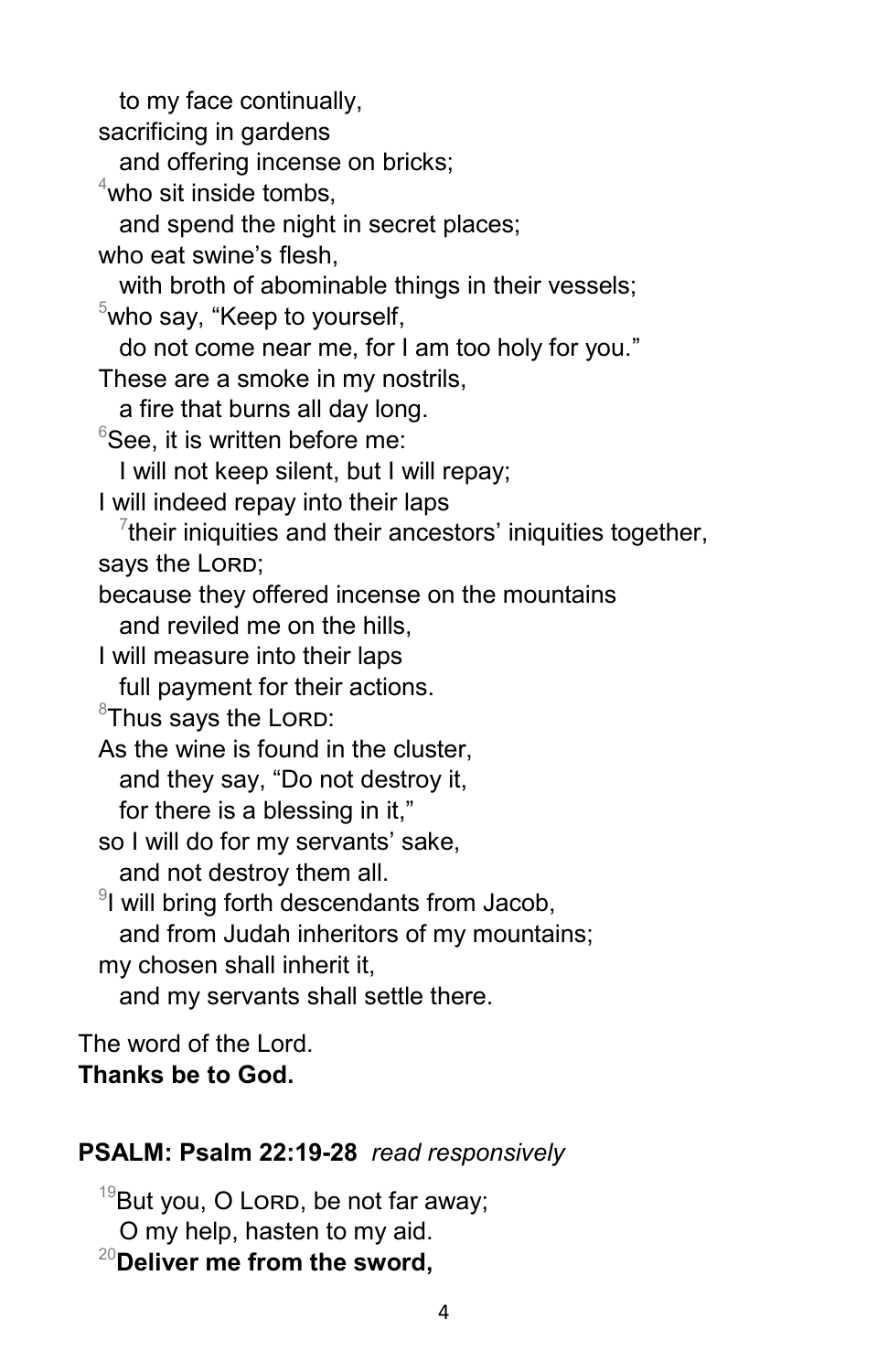# **my life from the power of the dog.**

 $21$ Save me from the lion's mouth!

From the horns of wild bulls you have rescued me.

- <sup>22</sup>**I will declare your name to my people;**
	- **in the midst of the assembly I will praise you.**
- $^{23}$ You who fear the Lord, give praise! All you of Jacob's line, give glory.

Stand in awe of the Lorp, all you offspring of Israel.

<sup>24</sup>For the Lorp does not despise nor abhor the poor in their poverty; neither is the Lorp's face hidden from them; but when they cry out, the Lorp hears them.

 $^{25}$ From you comes my praise in the great assembly;

I will perform my vows in the sight of those who fear the LORD.

<sup>26</sup>**The poor shall eat and be satisfied,** Let those who seek the Lorp give praise! May your hearts **live forever!**

- $^{27}$ All the ends of the earth shall remember and turn to the LORD; all the families of nations shall bow before God.
- <sup>28</sup>**For dominion belongs to the Lord, who rules over the nations.**

# **SECOND READING: Galatians 3:23-29**

A reading from Galatians.

 $^{23}$ Now before faith came, we were imprisoned and guarded under the law until faith would be revealed.  $24$ Therefore the law was our disciplinarian until Christ came, so that we might be justified by faith.  $25$ But now that faith has come, we are no longer subject to a disciplinarian, <sup>26</sup>for in Christ Jesus you are all children of God through faith.  $27$  As many of you as were baptized into Christ have clothed yourselves with Christ. <sup>28</sup>There is no longer Jew or Greek, there is no longer slave or free, there is no longer male and female; for all of you are one in Christ Jesus.  $^{29}$ And if you belong to Christ, then you are Abraham's offspring, heirs according to the promise.

The word of the Lord. **Thanks be to God.**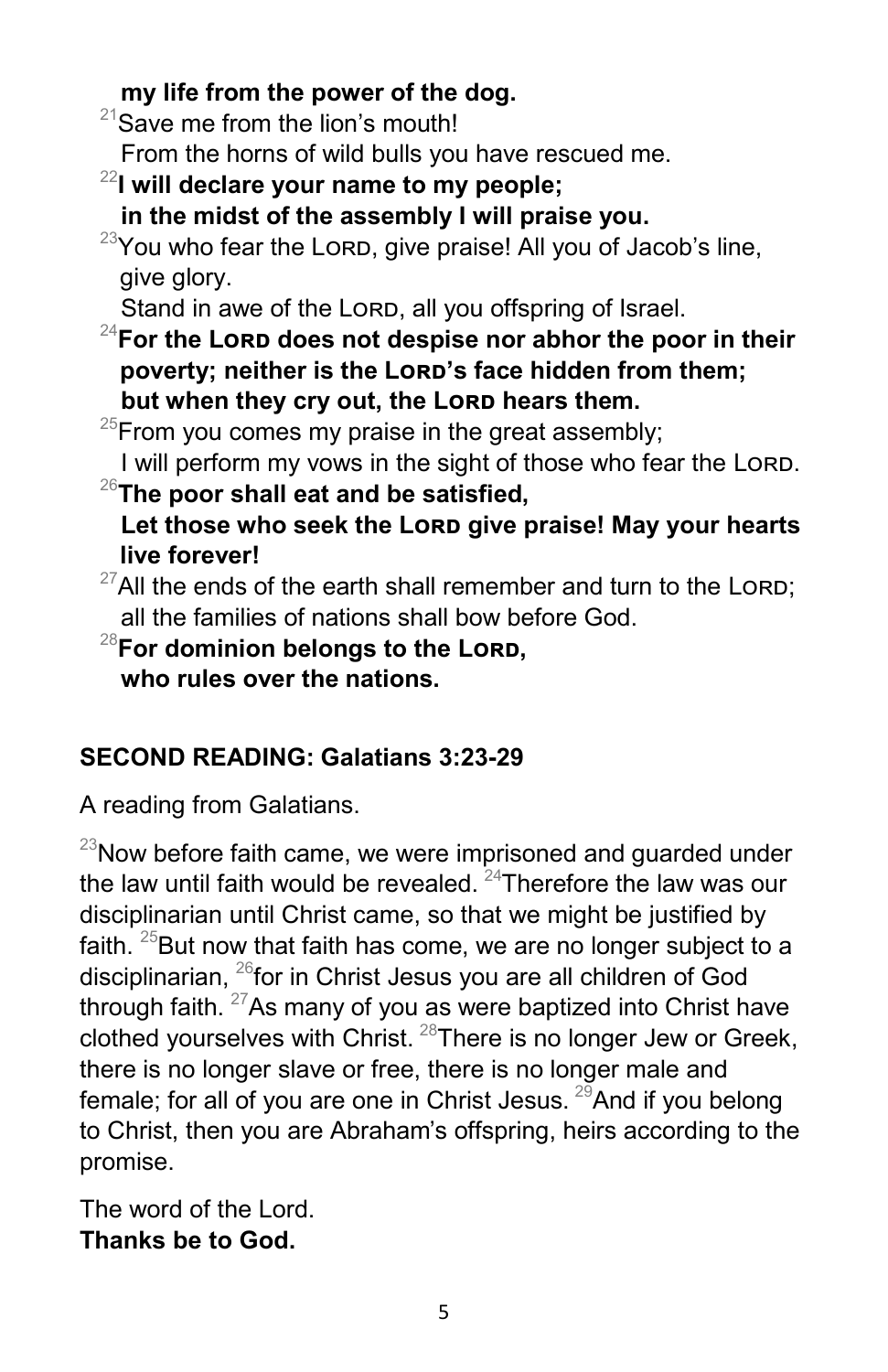#### **GOSPEL ACCLAMATION:** *Halle, Halle, Halle*

Halle halle hallelujah Halle halle hallelujah Halle halle hallelujah Hallelujah hallelujah

CCLI Song # 2659190 Hal H. Hopson © 1998, 2020 Hope Publishing Company For use solely with the SongSelect® Terms of Use. All rights reserved. www.ccli.com CCLI License # 707096

#### **GOSPEL: Luke 8:26-39**

The holy gospel according to Luke. **Glory to you, O Lord.**

 $26$ Then [Jesus and his disciples] arrived at the country of the Gerasenes, which is opposite Galilee.  $27$ As he stepped out on land, a man of the city who had demons met him. For a long time he had worn no clothes, and he did not live in a house but in the tombs. <sup>28</sup>When he saw Jesus, he fell down before him and shouted at the top of his voice, "What have you to do with me, Jesus, Son of the Most High God? I beg you, do not torment me"<sup>-29</sup>for Jesus had commanded the unclean spirit to come out of the man. (For many times it had seized him; he was kept under guard and bound with chains and shackles, but he would break the bonds and be driven by the demon into the wilds.)  $30$  Jesus then asked him, "What is your name?" He said, "Legion"; for many demons had entered him.  $31$ They begged him not to order them to go back into the abyss.

 $32$ Now there on the hillside a large herd of swine was feeding; and the demons begged Jesus to let them enter these. So he gave them permission. <sup>33</sup>Then the demons came out of the man and entered the swine, and the herd rushed down the steep bank into the lake and was drowned.

 $34$ When the swineherds saw what had happened, they ran off and told it in the city and in the country. <sup>35</sup>Then people came out to see what had happened, and when they came to Jesus, they found the man from whom the demons had gone sitting at the feet of Jesus, clothed and in his right mind. And they were afraid.

possessed by demons had been <sub>c</sub>healed.  $^{37}$ Then all the people of  $36$ Those who had seen it told them how the one who had been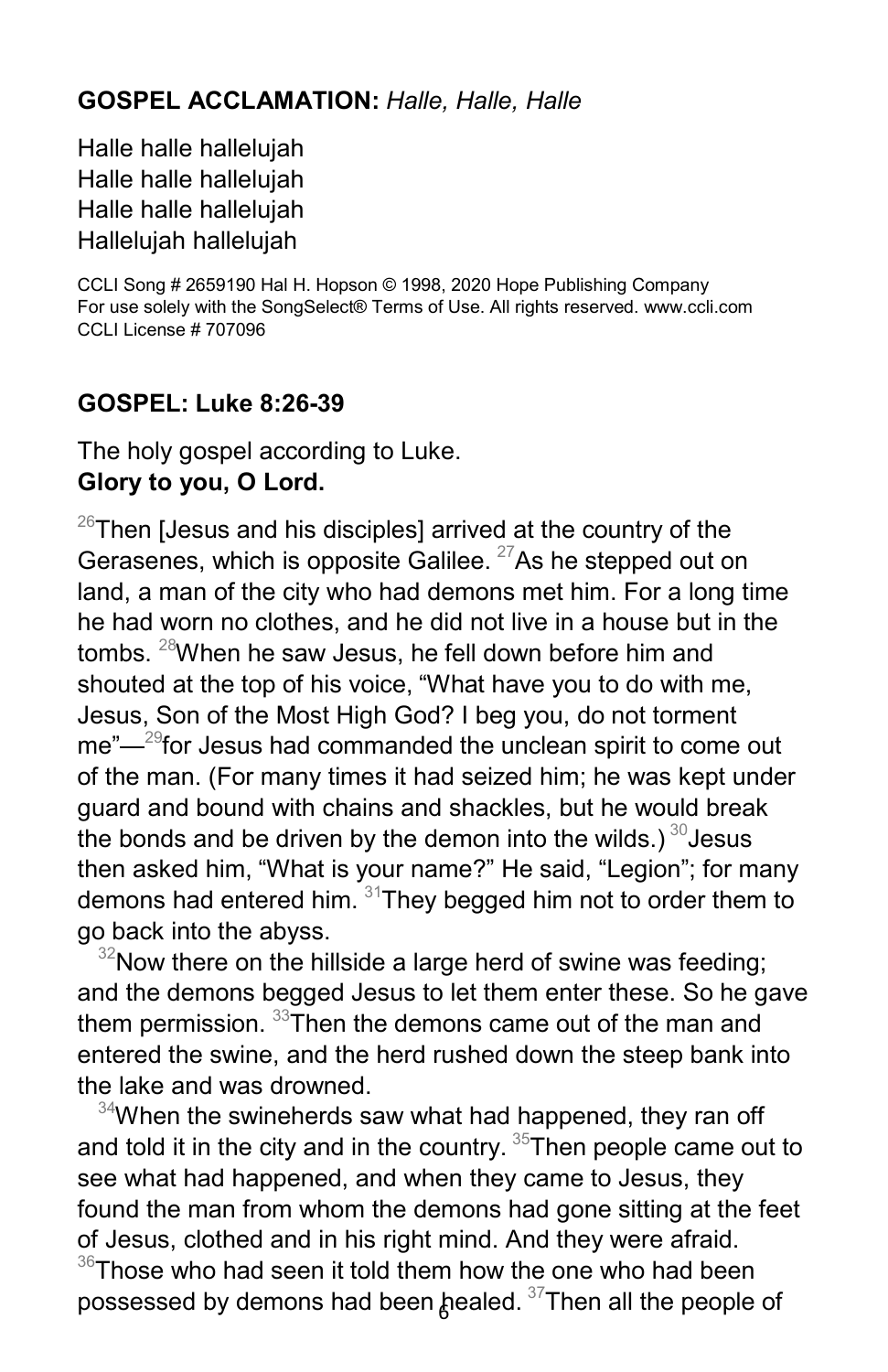the surrounding country of the Gerasenes asked Jesus to leave them; for they were seized with great fear. So he got into the boat and returned. <sup>38</sup>The man from whom the demons had gone begged that he might be with him; but Jesus sent him away, saying,  $^{39}$ "Return to your home, and declare how much God has done for you." So he went away, proclaiming throughout the city how much Jesus had done for him.

The gospel of the Lord. **Praise to you, O Christ.**

**SERMON: Pastor Jeff Greathouse** 

#### **HYMN OF THE DAY:** *Praise the One Who Breaks the Darkness* (ELW 843)

- 1 Praise the One who breaks the darkness with a liberating light; praise the One who frees the pris'ners, turning blindness into sight. Praise the One who preached the gospel, healing ev'ry dread disease, calming storms and feeding thousands with the very bread of peace.
- 2 Praise the One who blessed the children with a strong yet gentle word; praise the One who drove out demons with a piercing, two-edged sword. Praise the One who brings cool water to the desert's burning sand; from this well comes living water quenching thirst in ev'ry land.
- 3 Praise the one true love incarnate: Christ, who suffered in our place; Jesus died and rose for many that we may know God by grace. Let us sing for joy and gladness,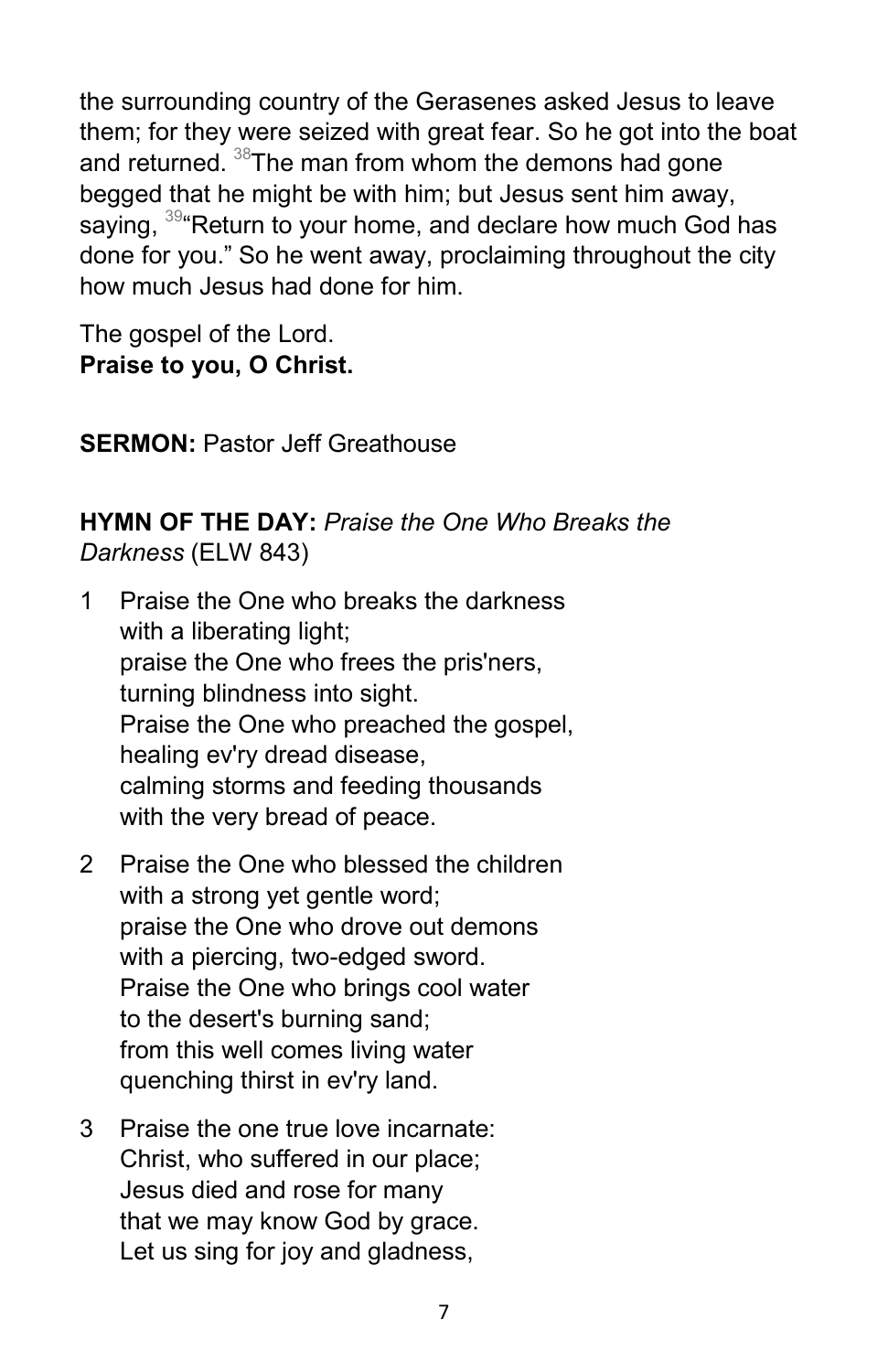seeing what our God has done. Praise the one redeeming glory; praise the One who makes us one.

Text: Rusty Edwards, b. 1955

Text © 1987 Hope Publishing Company, Carol Stream, IL 60188. All rights reserved. Used by permission.

Duplication in any form prohibited without permission or valid license from copyright administrator.

#### **CREED**

**I believe in God, the Father almighty, creator of heaven and earth.**

**I believe in Jesus Christ, God's only Son, our Lord, who was conceived by the Holy Spirit, born of the virgin Mary, suffered under Pontius Pilate, was crucified, died, and was buried; he descended to the dead. On the third day he rose again; he ascended into heaven, he is seated at the right hand of the Father, and he will come to judge the living and the dead.**

**I believe in the Holy Spirit, the holy catholic church, the communion of saints, the forgiveness of sins, the resurrection of the body, and the life everlasting. Amen.**

#### **PRAYERS OF INTERCESSION**

God of grace, **hear our prayer.**

Remembering in our prayers: **Paul** (Jacobson), **Donovan**  (Antholt), **Mimi** (Zinngrabe), **Janet** (Mickelson), **Kevin** (Clark), **Steven** (Leek), **Sasha** (Hill), **Fred** (Kirch), **Rusty** (Feld), **Michael**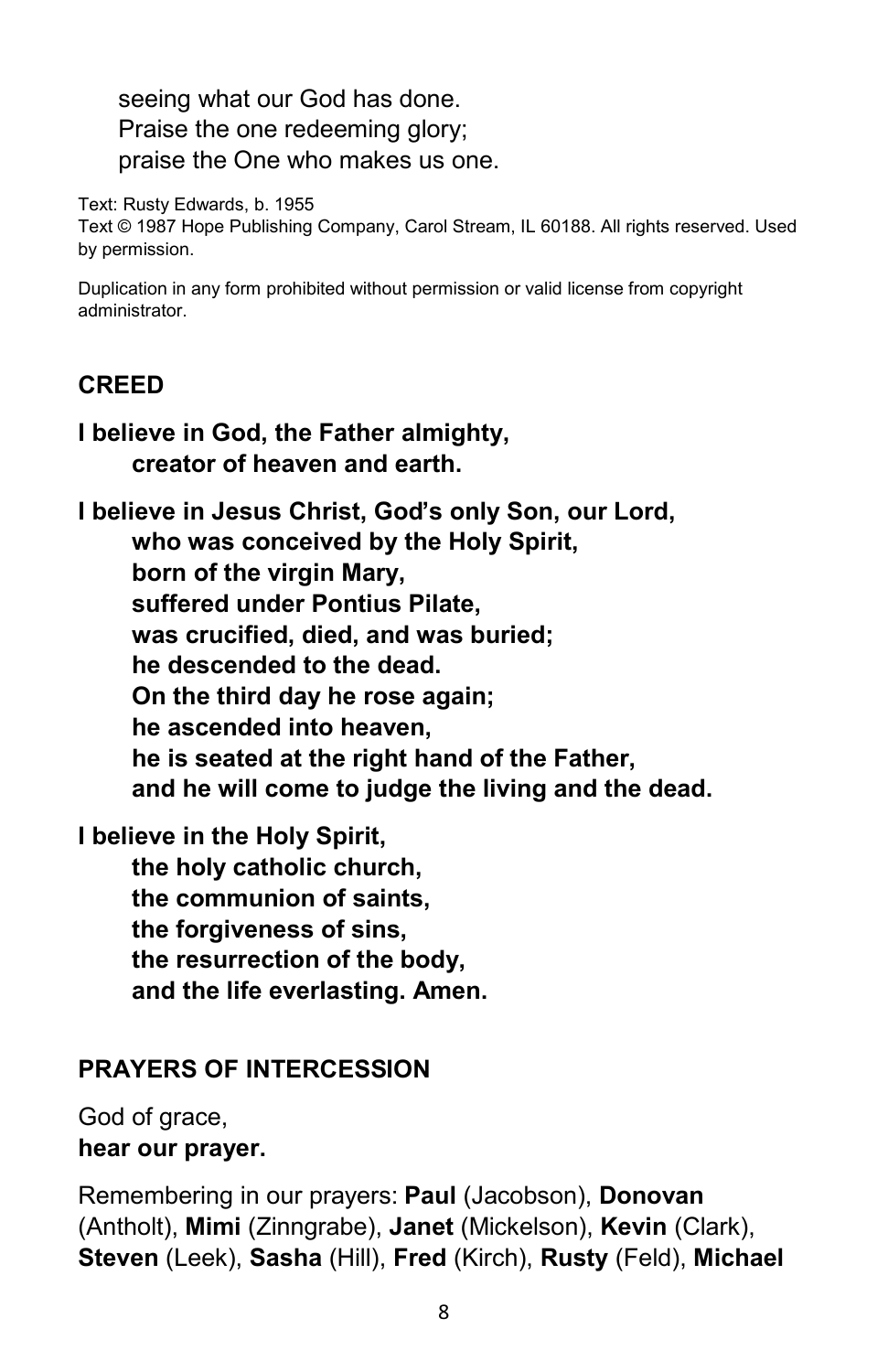(Cassity), **Larry** (Uecker), **Lois** (Krueger), **Chuck** (Dull), **Dan** (Knutson), **Cletus** (Schwoerer), **Vincent** (Michaud), **Sally**  (Treichel), **Gary** (Anderson), **Gordy** (Haen), **Rich** (Meyer), **Mary**  (Honold), **Dick** (Russell), **Stacey** (Greathouse), **Patrick** (Bentley).

We also pray for those celebrating birthdays and anniversaries this week: **Darrell** (Askins), **Stefanie** (Fish), **Angie** (Gauger), **Kelly**  (Bockhop), **Danielle** (Sargent), **Jenniece** (Hoiska), **Beth** (Rikkola), **Amanda** (Wautier), **Brian** (Hartl), **Traci** (Pagels), **Lester**  (Sternard), **Mardell** (Eliason), **Sally** (Wilson), **Paige** (Simonar), **Willow** (Simonar), **Douglas** (Wilson), **Brenda & Steve** (Fish), **Jill & Dan** (Laurent), **Amanda & Brandon** (Wautier), **Carol & John**  (Bartoszek), **Carrie Ann & Cody** (DeClark), **Cindy & Joseph**  (Potier), **Beth & Ben** (Rikkola), **Julie & Scott** (Davis).

## **PEACE**

The peace of Christ be with you always. **And also with you.**

# **OFFERING**

**OFFERING HYMN:** *I'm So Glad Jesus Lifted Me* (ELW 860)

- 1 I'm so glad Jesus lifted me. I'm so glad Jesus lifted me. I'm so glad Jesus lifted me, singing glory, hallelujah! Jesus lifted me.
- 2 Satan had me bound, Jesus lifted me. Satan had me bound, Jesus lifted me. Satan had me bound, Jesus lifted me, singing glory, hallelujah! Jesus lifted me.
- 3 When I was in trouble, Jesus lifted me. When I was in trouble, Jesus lifted me. When I was in trouble, Jesus lifted me, singing glory, hallelujah! Jesus lifted me.

Text: African American spiritual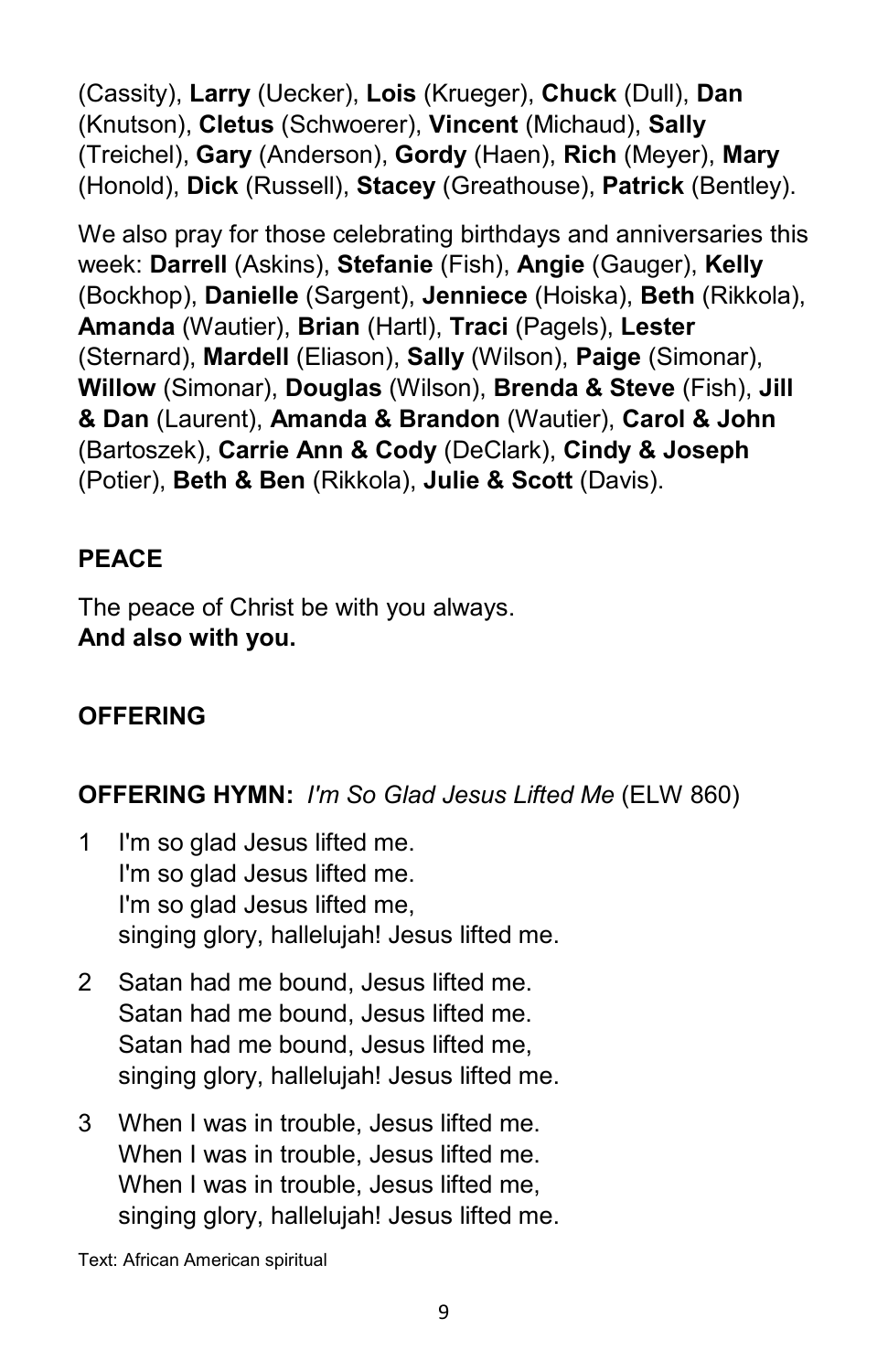# **OFFERING PRAYER**

God of abundance: you have set before us a plentiful harvest. As we feast on your goodness, strengthen us to labor in your field, and equip us to bear fruit for the good of all, in the name of Jesus. **Amen.**

# **DIALOGUE**

The Lord be with you. **And also with you.**

Lift up your hearts. **We lift them to the Lord.**

Let us give thanks to the Lord our God. **It is right to give our thanks and praise.**

## **THANKSGIVING AT THE TABLE**

In the night in which he was betrayed, our Lord Jesus took bread, and gave thanks; broke it, and gave it to his disciples, saying: Take and eat; this is my body, given for you. Do this for the remembrance of me.

Again, after supper, he took the cup, gave thanks, and gave it for all to drink, saying: This cup is the new covenant in my blood, shed for you and for all people for the forgiveness of sin. Do this for the remembrance of me.

# **LORD'S PRAYER**

Lord, remember us in your kingdom and teach us to pray.

**Our Father, who art in heaven, hallowed be thy name,**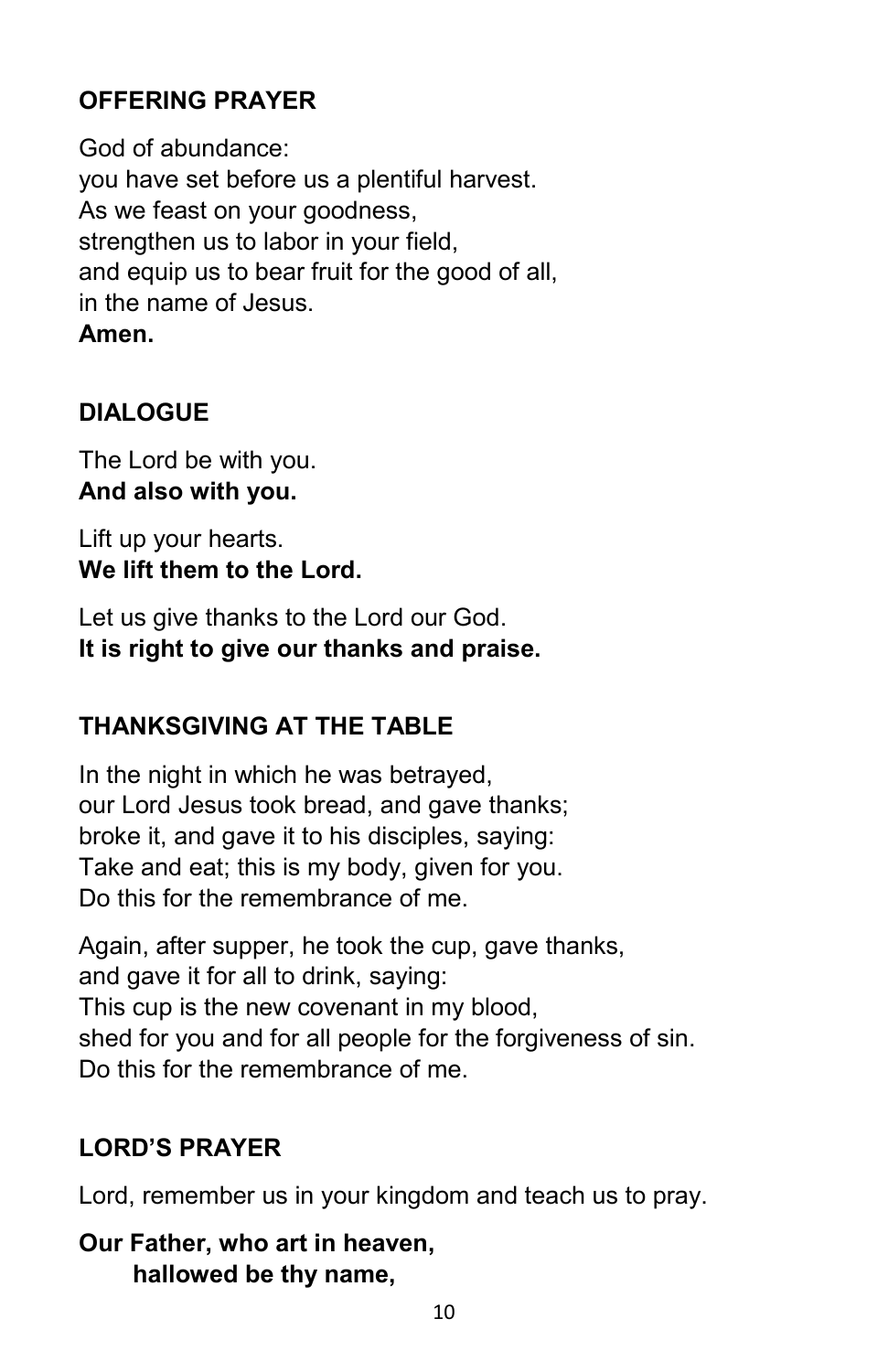**thy kingdom come, thy will be done, on earth as it is in heaven. Give us this day our daily bread; and forgive us our trespasses, as we forgive those who trespass against us; and lead us not into temptation, but deliver us from evil. For thine is the kingdom, and the power, and the glory, forever and ever. Amen.**

#### **INVITATION TO COMMUNION**

In Christ's presence there is fullness of joy. Come to the banquet.

#### **COMMUNION**

*When giving the bread and cup, the communion ministers say* The body of Christ, given for you. The blood of Christ, shed for you. *and each person may respond* **Amen.**

**HYMN DURING COMMUNION:** *How Sweet the Name of Jesus Sounds* (ELW 620)

- 1 How sweet the name of Jesus sounds in a believer's ear! It soothes our sorrows, heals our wounds, and drives away all fear.
- 2 It makes the wounded spirit whole and calms the heart's unrest; 'tis manna to the hungry soul and to the weary, rest.
- 3 Dear name! The rock on which I build,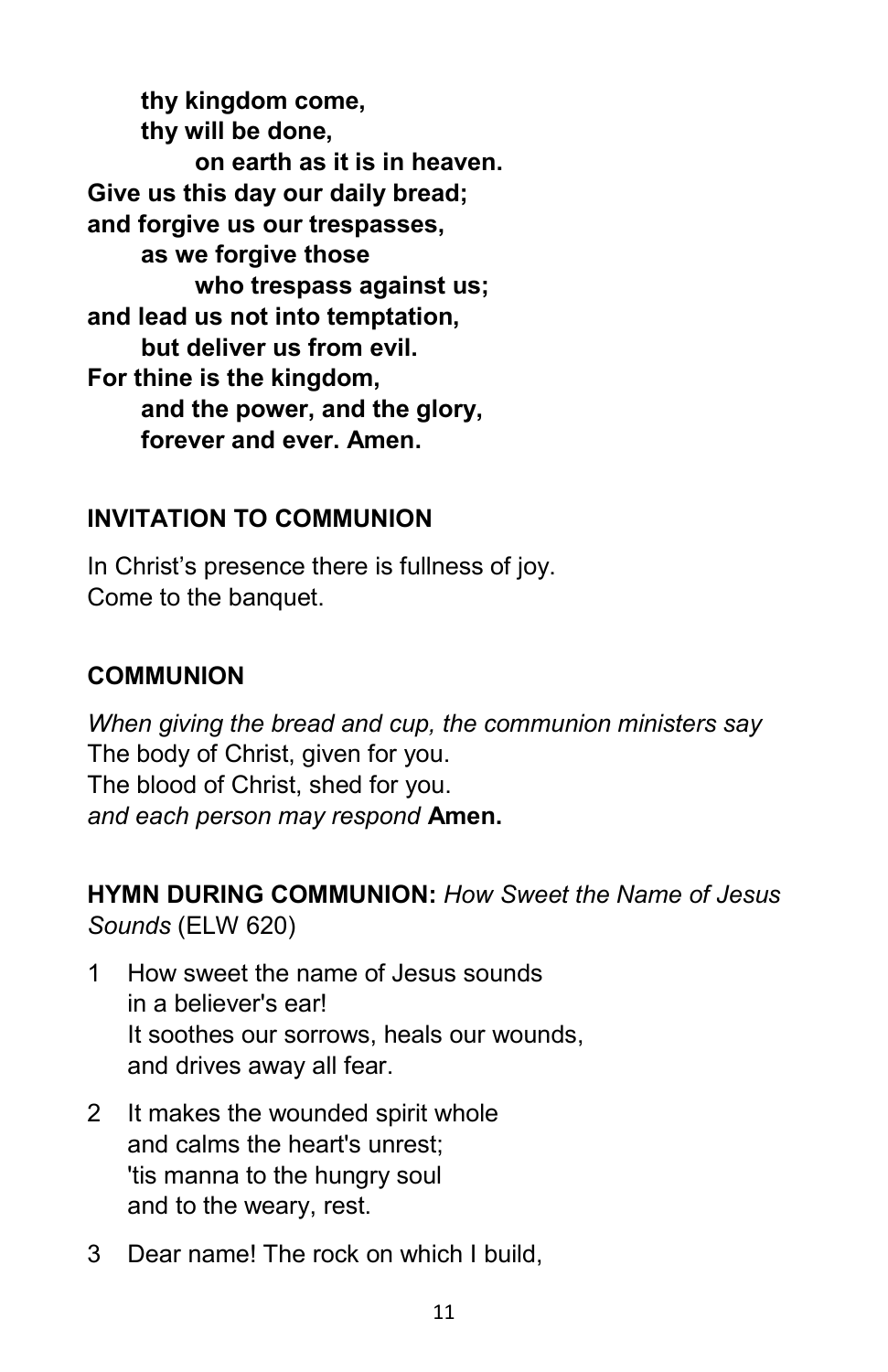my shield and hiding place; my never-failing treasury, filled with boundless stores of grace.

- 4 By thee my prayers acceptance gain although with sin defiled. The devil charges me in vain, and I am owned a child.
- 5 O Jesus, shepherd, guardian, friend, my prophet, priest, and king, my Lord, my life, my way, my end, accept the praise I bring.
- 6 How weak the effort of my heart, how cold my warmest thought; but when I see thee as thou art, I'll praise thee as I ought.
- 7 Till then I would thy love proclaim with every fleeting breath; and may the music of thy name refresh my soul in death!

Text: John Newton, 1725-1807, alt.

# **BLESSING AFTER COMMUNION**

The body and blood of our Lord Jesus Christ strengthen you and keep you in his grace. **Amen** 

## **PRAYER AFTER COMMUNION**

Life-giving God, through this meal you have bandaged our wounds and fed us with your mercy. Now send us forth to live for others, both friend and stranger, that all may come to know your love. This we pray in the name of Jesus. **Amen.**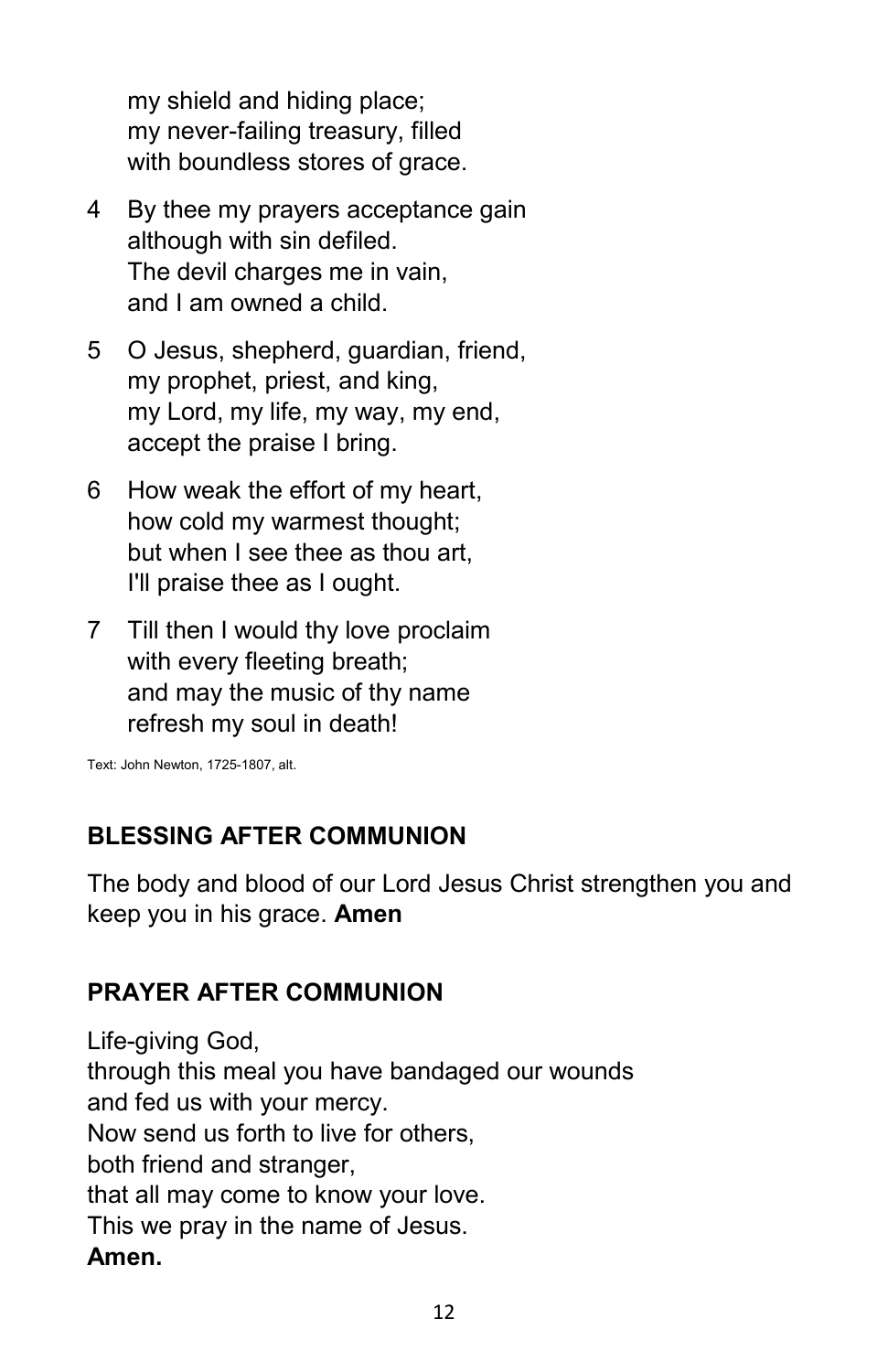## **SPECIAL CONGREGATION MEETING**

# **SENDING BLESSING**

The God of peace, Father, + Son, and Holy Spirit, bless you, comfort you, and show you the path of life this day and always. **Amen.**

#### **SENDING SONG:** *Oh, for a Thousand Tongues to Sing* (ELW 886)

- 1 Oh, for a thousand tongues to sing my great Redeemer's praise, the glories of my God and King, the triumphs of his grace!
- 2 My gracious Master and my God, assist me to proclaim, to spread through all the earth abroad the honors of your name.
- 3 The name of Jesus charms our fears and bids our sorrows cease, sings music in the sinner's ears, brings life and health and peace.

Text: Charles Wesley, 1707-1788, alt.

#### **DISMISSAL**

Go in peace. Love your neighbor. **Thanks be to God.**